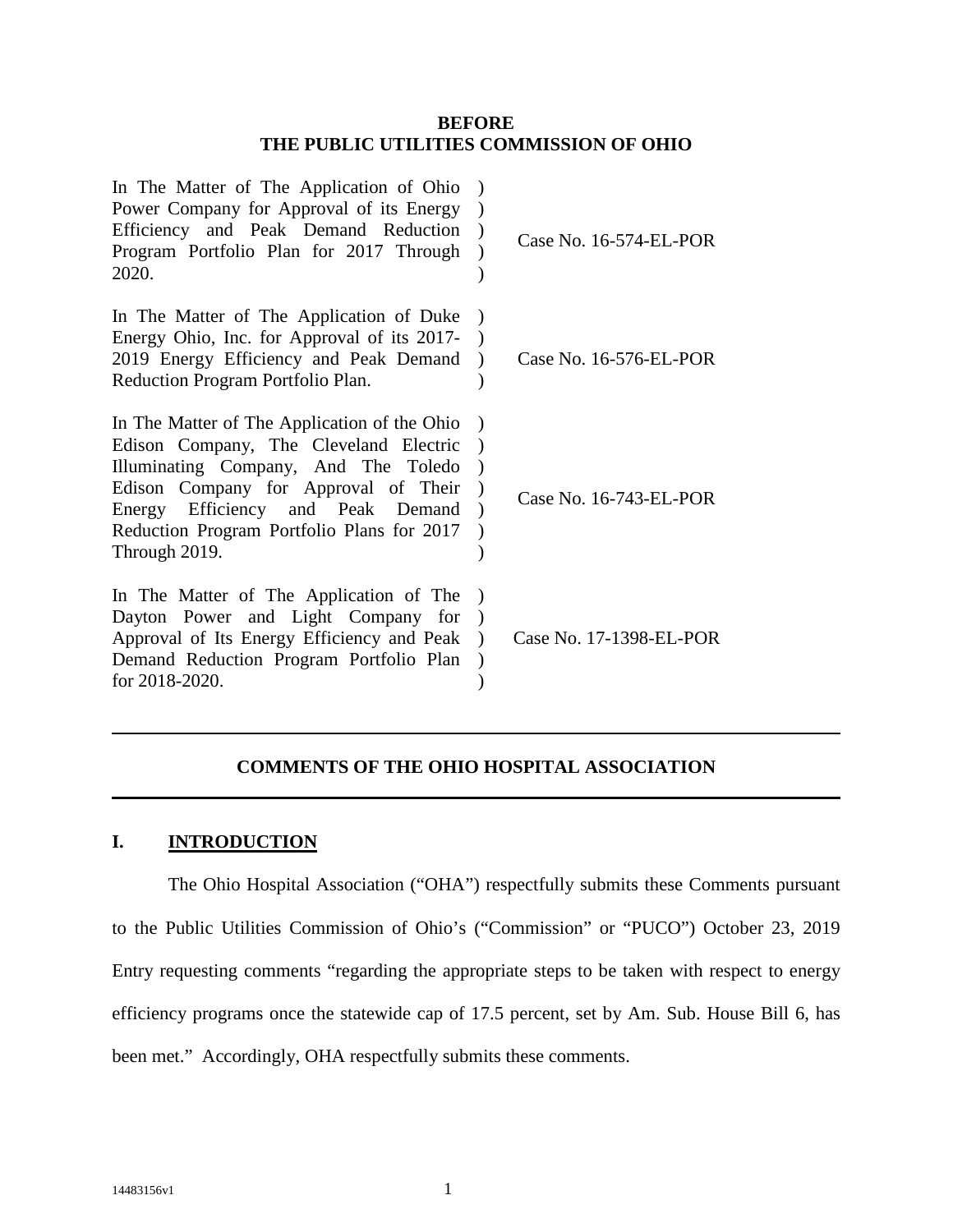#### **A. The Ohio Hospital Association**

OHA is a private, nonprofit trade association with 236 hospitals and 14 health care systems. Approximately 152 OHA members are served by Ohio's electric distribution utilities ("EDUs"). Collectively, OHA members annually spend well in excess of \$150 million for electric services. OHA's mission is to be a membership-driven organization that provides proactive leadership to create an environment in which Ohio hospitals are successful in serving their communities.

#### **B. Ohio House Bill 6**

On July 23, 2019, Governor Mike DeWine signed Amended Substitute House Bill 6 ("H.B. 6") into law. In part, H.B. 6 creates two additional charges for ratepayers: 1) a charge for the Nuclear Generation Fund and Renewable Generation Fund, in order to provide support to the FirstEnergy Solutions ("FES") nuclear facilities and select solar projects; and 2) recovery for a "legacy generation resource" to provide support for the Ohio Valley Electric Corporation ("OVEC") coal facilities. To collect both charges, H.B. 6 instructs the Commission to establish a nonbypassable rate mechanism. The Nuclear Generation Fund charge will commence on January 1, 2021. The Nuclear Generation Fund charge will provide annual subsidies of \$150 million to the FES nuclear facilities through 2027.

H.B. 6 also significantly modifies Ohio's existing energy efficiency standards. Specifically, H.B. 6 terminates Ohio's annual energy efficiency standards on December 31, 2020, and reduces the total cumulative savings requirement to a statewide benchmark of 17.5 percent.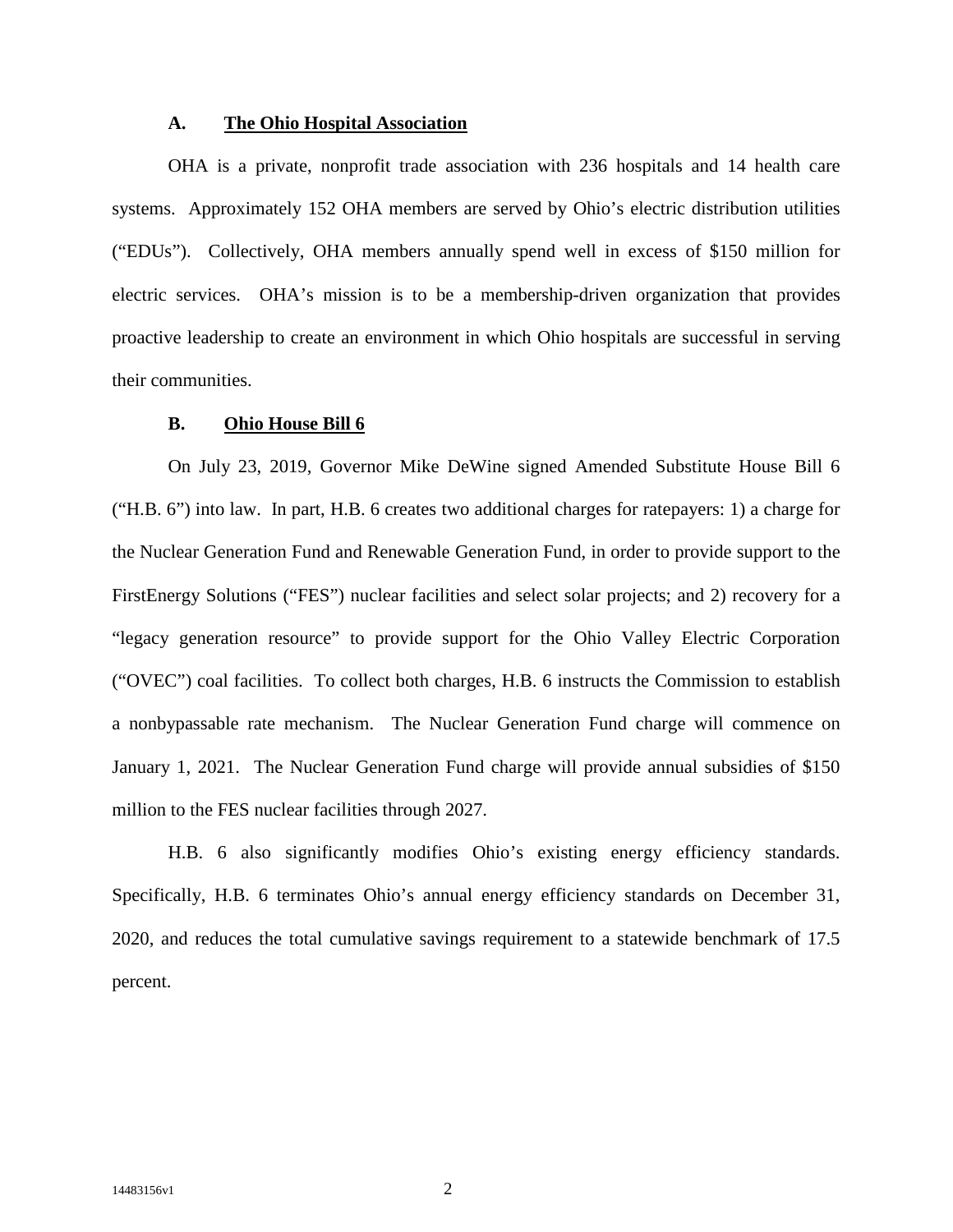### **II. COMMENTS**

The Commission requests comments on two questions: 1) whether the Commission should terminate the energy efficiency programs once the statutory cap of 17.5 percent is met; and 2) whether it is appropriate for the EDUs to continue to spend ratepayer funds on energy efficiency after the statutory cap has been met.

## **1) Should the Commission terminate the energy efficiency programs once the statutory cap of 17.5 percent is met?**

OHA recommends that the Commission allow the statute to operate as written and not terminate the energy efficiency programs until December 31, 2020. Termination of the programs prior to this date could lead to administrative confusion, lost investment, and non-compliance with the timelines set forth in the statute.

The statute, as revised by H.B. 6, requires the Commission to determine the cumulative energy efficiency achieved by all EDUs from 2009 through December 31,  $2020<sup>1</sup>$  To establish the energy savings baseline, the Commission must use the average of all kilowatt hours sold by EDUs in the calendar years of 2018 through  $2020$ <sup>2</sup> If the Commission determines that the cumulative energy savings collectively achieved by the EDUs is at least 17.5 percent of the energy savings baseline, then compliance shall be deemed to have been achieved. $3$  Upon the date full compliance is deemed achieved, the cost recovery mechanisms for the energy efficiency portfolios shall terminate.<sup>4</sup>

Since the enactment of H.B. 6, the PUCO Staff has filed a monthly letter to these dockets to provide the Commission with the current level of energy efficiency savings achieved by the

<sup>&</sup>lt;sup>1</sup> R.C. 4928.66(G)(1).

 $2$  R.C. 4928.66(G)(1)(b).

 $3$  R.C. 4928.66(G)(2)(a).

 $4$  R.C. 4928.66(G)(3).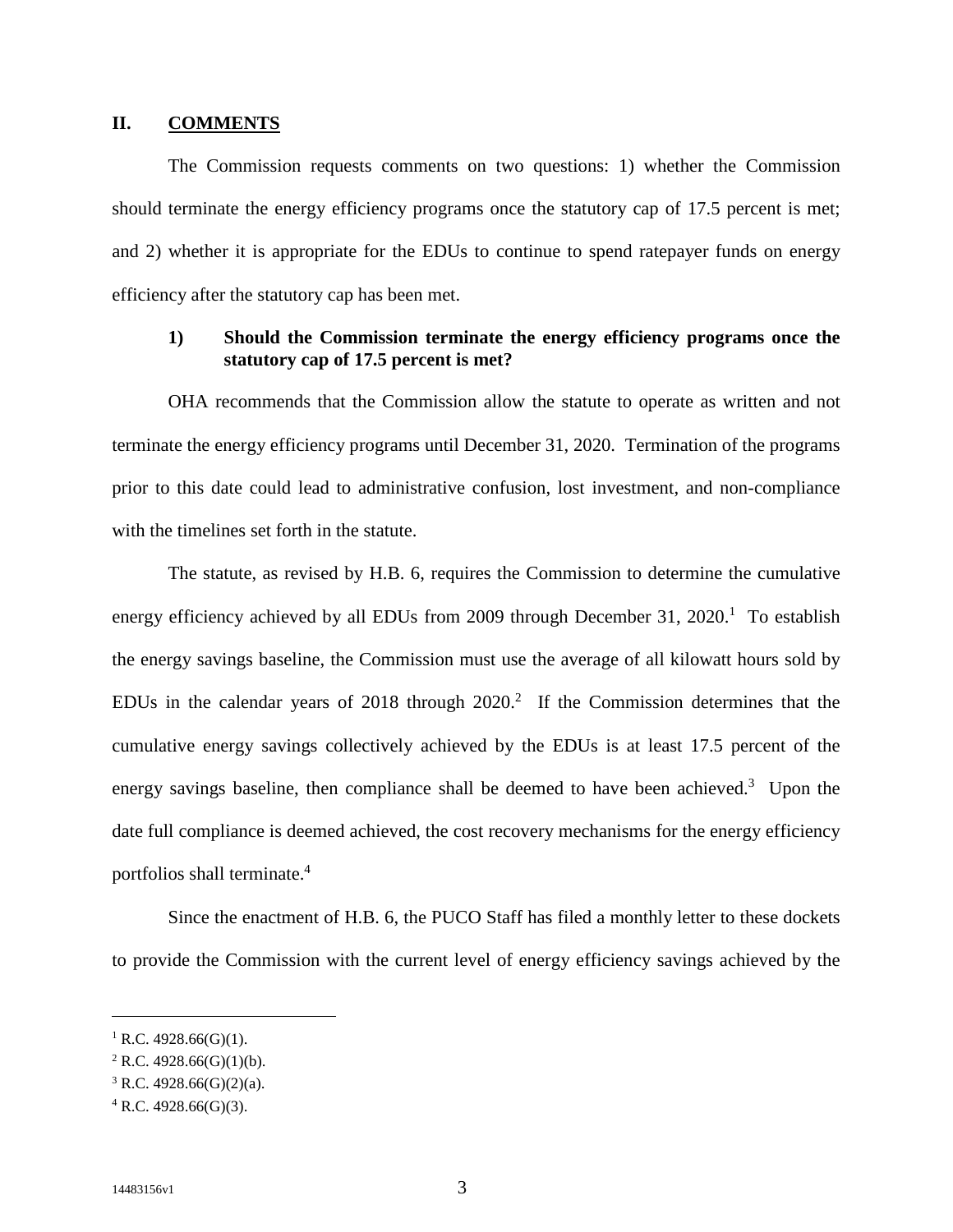EDUs through the end of 2019, including energy savings forecasted to be achieved. To provide this information, Staff utilized the EDUs' annual status report to demonstrate the individual year's program achievements and forecast data through the end of 2019. The most recent letter, filed on November 19, 2019, shows an actual and forecasted savings through the end of 2019 of 17.29 percent.<sup>5</sup> This represents a 0.01 percent change from the previous month. According to this information, it appears that the EDUs' compliance efforts will continue into 2020 and be achieved on some unknown date.

The Commission should not terminate the programs as soon as the statutory caps appear to have been met at some yet unknown point in 2020. First, in order to ensure compliance, the Commission will ultimately need final data through 2020 to confirm compliance with the statutory requirement. Second, terminating the programs at some unknown time before 2020 will have significant adverse impacts to customers who have already planned and made investments based on the statutory end of the programs, December 31, 2020.

### *A) The Commission should continue the programs until December 31, 2020 in order to ensure actual compliance with the statute.*

The Commission should conduct a final determination that the requirement of 17.5 percent of cumulative savings has been met at the end of 2020. As discussed above, the cumulative savings are based on an energy savings baseline based on the total kilowatt hours sold by the EDUs in 2018, 2019, *and* 2020. Final compliance will ultimately be based on actual data through 2020. The statute contemplates the fact that the Commission must make a final determination using complete 2020 usage and savings data by providing the Commission a post-

<sup>5</sup> See, Staff Letter, Case Nos. 16-574-EL-POR, 16-576-EL-POR, 16-743-EL-POR, and 17-1398-EL-POR.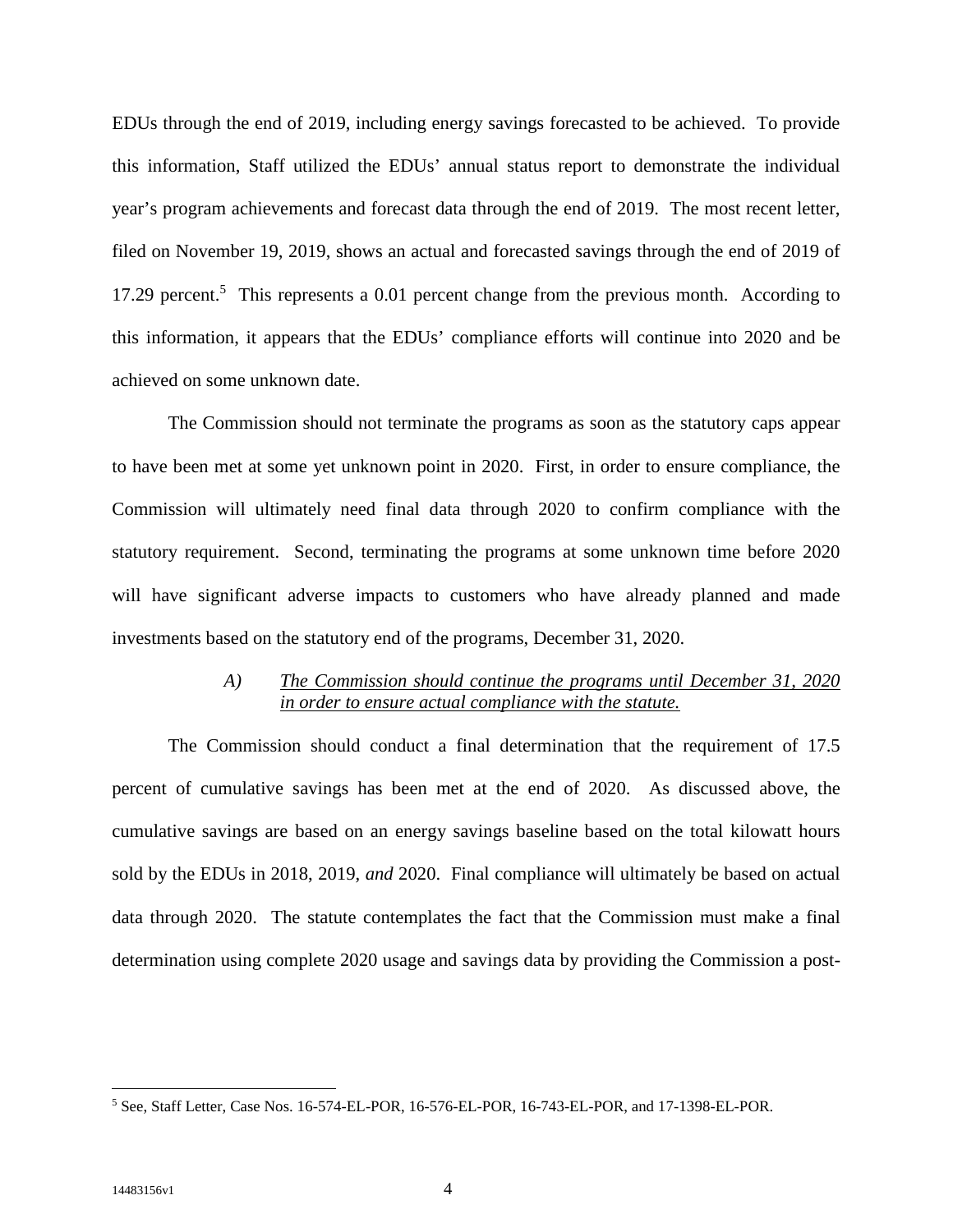2020 window—until February 1, 2021—to make its determination on the cumulative energy savings achieved.<sup>6</sup>

Making a determination that the cumulative savings requirement has been achieved prior to the end of 2020 will ultimately rely on forecasted and anticipated data, which is ultimately imperfect data. The Commission will not know what the actual amount of kilowatt hours sold by the EDUs in 2020 (data required for the energy baseline calculation) is until the end of 2020. Energy demand can be difficult to forecast due to fluctuations in weather year-over-year, with the weather in peak cooling months over the last three years varying by more than 100 Cooling Degree Days.<sup>7</sup> Moreover, extreme weather events in recent years illustrate that actual energy usage can sometimes be much higher than forecasted. Prudence, and the statute, necessitates collecting the actual data through 2020.

Early termination of the programs prior to the end of 2020 and prior to obtaining actual data to calculate the energy savings baseline could lead to a scenario where forecasts and impact data indicate that compliance is already achieved, but later on actual data demonstrates that compliance was not in fact achieved. Given the current levels of compliance indicated in the recent Staff status letter, this scenario is admittedly unlikely. But it should still be avoided. Once terminated, the programs will likely be very difficult to restart and customers will have already cancelled planned efficiency investments.

Nothing in the statute requires the Commission to terminate the programs prior to December 31, 2020. Indeed, the statute contemplates the Commission making its determination post-2020, by February 1, 2021.

 $6$  R.C. 4928.66(G)(1).

<sup>&</sup>lt;sup>7</sup> Cooling Degree-Days by Census Division, U.S. Energy Information Administration (https://www.eia.gov/opendata/qb.php?category=1566348)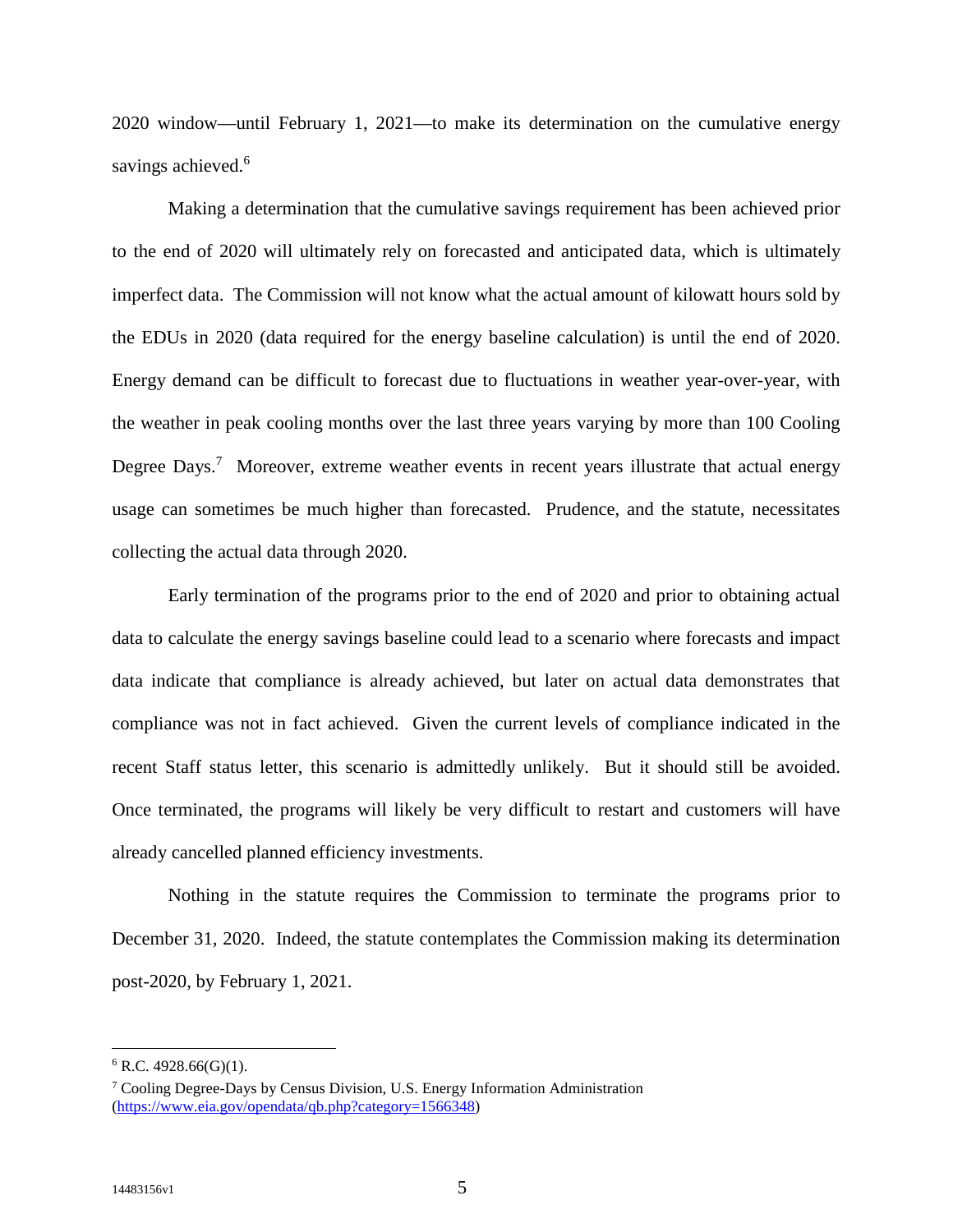### *B) Terminating the programs prior to December 31, 2020 will disrupt planned investment and deny energy savings opportunities for customers.*

Hospital financial planning is a multi-year process, including planned investments in energy efficiency. These investments were based on the original timelines of the efficiency programs approved by the Commission. After the passage of H.B. 6, hospitals had to adjust their existing plans for investment in energy efficiency to account for the new December 31, 2020 termination date. Notably, in some cases, EDU channel partners communicated to hospitals shortly after the passage of H.B. 6 that programs would terminate at the end of 2020. Hospitals reasonably relied on this advice. Forcing the hospitals to further adjust to a termination date of sometime before December 31, 2020 will result in more planning disruption and economic losses for hospitals.

A decision by the Commission to terminate the programs at some unknown point prior to December 31, 2020 will further undermine hospital planning and in some cases lead to monetary harm. Hospital planning and budgeting for 2020 has already been completed, including planned investments in energy efficiency for 2020. These budgets also reflect anticipated cost savings as a result of the energy efficiency projects. Such plans were made in reliance on the H.B. 6 termination date of December 31, 2020. If the Commission pulls the plug before then, on a date as of yet unknown, hospitals will be left without planned efficiency program incentives. Hospitals that have already incorporated these incentives into their planning and have started spending money in preparation for certain 2020 energy efficiency projects will be forced to make up the planned incentive amounts from their own budget.<sup>8</sup>

<sup>&</sup>lt;sup>8</sup> One member hospital communicated to OHA that uncertainty in availability rebates in 2020 has negatively impacted their expansion plans, projects that would allow them to expand and improve upon the care they offer communities, as well as hire more employees. That specific hospital still continues expansion, but will be hurt financially because of the lack of 2020 rebates, which they factored in.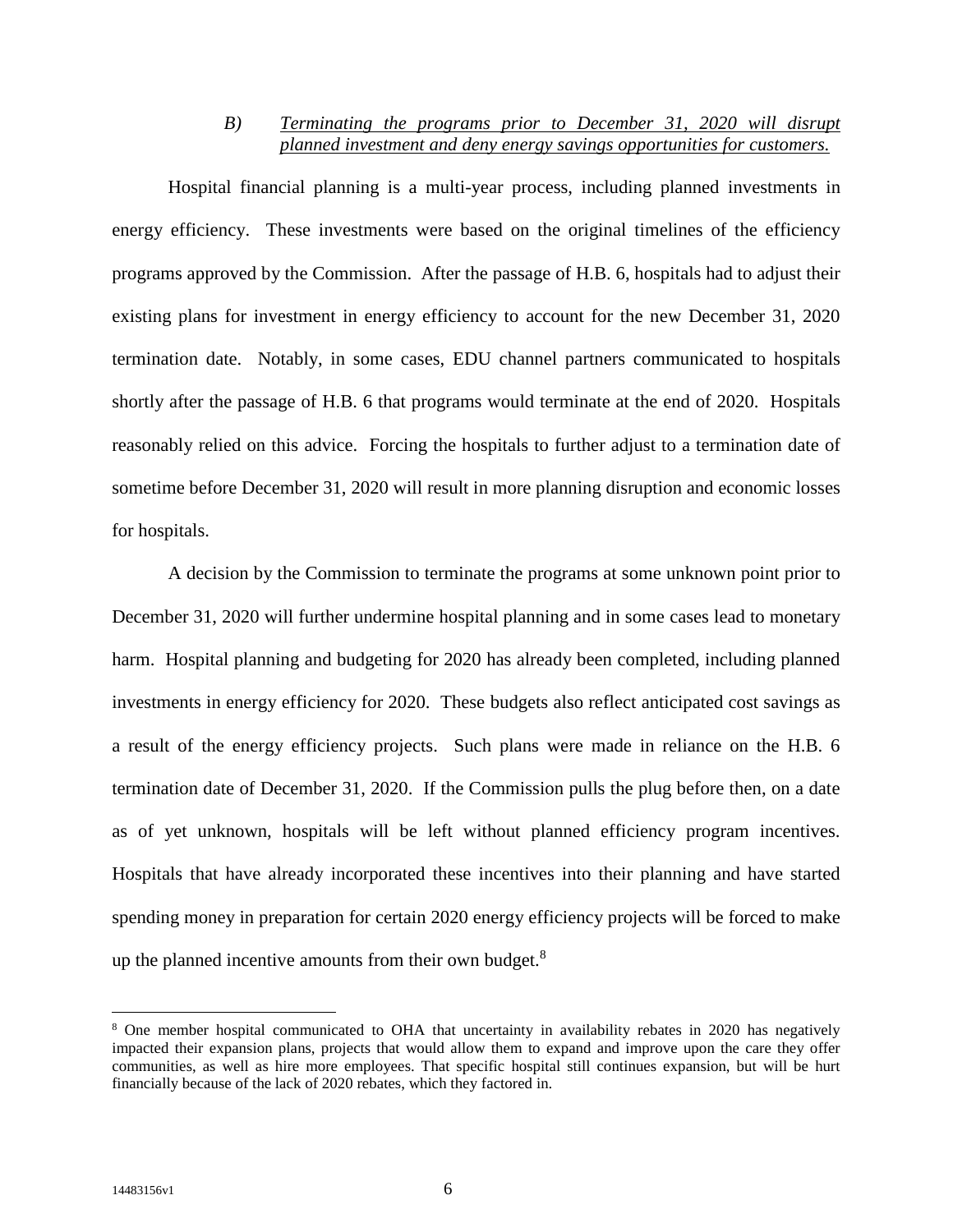For many hospitals, especially rural critical access care facilities, every dollar that is no longer available, whether as a program incentive or in energy savings costs, is a dollar that must come out of very constrained operational budgets. The ultimate effect for rural hospitals will be difficult decisions that could include reducing the number of nurses serving patients in order to make up the deficit in anticipated operating dollars.

The following illustration demonstrates how a Commission decision to terminate the programs prior to December 31, 2020 is a decision to leave hospitals holding the bag. A hospital plans and budgets for a 2020 chiller retrofit or upgrade. This will have already been budgeted by the hospital. The hospital begins ordering equipment and signing contracts with vendors for the project now. The installation of the equipment would occur in Q1/Q2 of 2020, and the work will take approximately 3-4 weeks. After the work is completed, in Q2/Q3, the EDU would be informed and the hospital would submit a rebate application. The rebate would then be processed and paid, sometime in Q3/Q4 of 2020. The EDU would then conduct measurement and verification activities in Q4 of 2020. If the Commission decides that it can, at any point, terminate the programs, regardless of planning and investment that has already occurred, it will result in economic losses for hospitals.

## **2) Is it appropriate for the EDUs to continue to spend ratepayer money after the statutory cap is met?**

Initially, this question's scope is somewhat ambiguous. For the purpose of its comments, OHA reads this question as asking whether it is appropriate for EDUs to continue to spend ratepayer money until the end of 2020 on existing energy efficiency programs, even if the statutory cap has been met prior to the end of 2020. OHA does not read this question as asking about the appropriateness of voluntary energy efficiency programs that EDUs may file after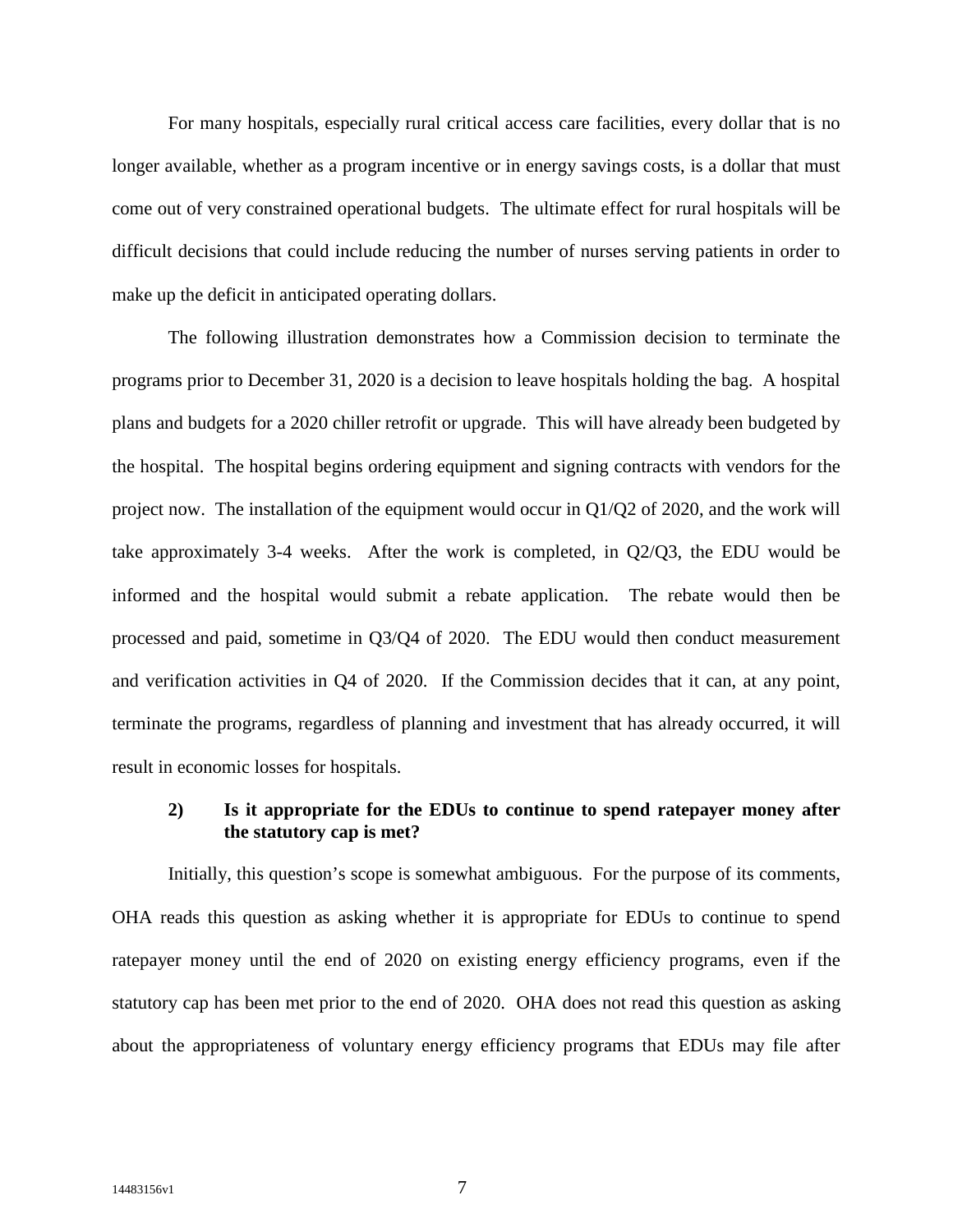2020. However, in the event that this is the scope of the inquiry, OHA requests that the Commission clarify by entry and provide an additional comment period.

It is appropriate for the Commission to not terminate the programs prior to December 31, 2020, even if it appears that the EDUs have met the cumulative savings target. As discussed above, the statute expressly dictates a December 31, 2020 termination date and a period to make a final determination based on actual data. It is also appropriate to continue the programs for additional reasons discussed above, including the in-process planning and investment being made by hospitals based on a December 31, 2020 termination date.

There is not additional economic harm to ratepayers for continuing to pay for the programs through the end of 2020. Each of the efficiency portfolios was determined to be costeffective by the Commission. $9$  Because the statute terminates the programs on December 31, 2020, the efficiency program charges will end before ratepayers begin paying charges to provide the FES nuclear facilities with subsidies, beginning January 1, 2021. The sponsors and proponents of H.B. 6 identified the elimination of efficiency program charges to ratepayers as paying for, in part, the nuclear subsidy charges.<sup>10</sup> This intent is not undermined, and ratepayers are not harmed, by continuing the efficiency programs through December 31, 2020.

The programs have been especially critical for jumpstarting investments in efficiency for hospitals. This investment has led to significant results for Ohio's hospitals. In the last four years, over \$42 million in economic benefit from EE/PDR programs have been realized by

<sup>&</sup>lt;sup>9</sup> Commission rules require that an EDU "demonstrate that its program portfolio plan is cost-effective on a portfolio basis" under the Total Resource Cost test, meaning that overall these bill savings from lowering energy use must be greater than the costs of the programs themselves. Ohio Adm. Code 4901:1-39-04(B); Ohio Adm. Code 4901:1-39-  $01(F)$ ,  $(Y)$ .

<sup>&</sup>lt;sup>10</sup> April 17, 2019 Testimony of Dave Griffing, FirstEnergy Solutions, to the Ohio House Energy and Natural Resources Subcommittee on Energy Generation, pp. 6-7, available at: http://search-Resources Subcommittee on Energy Generation, pp. 6-7, available at: http://searchprod.lis.state.oh.us/cm\_pub\_api/api/unwrap/chamber/133rd\_ga/ready\_for\_publication/committee\_docs/cmte\_h\_sub energy\_generation\_1/testimony/cmte\_h\_sub\_energy\_generation\_1\_2019-04-17-0900\_437/davegriffing\_firstenergysolutions\_hb6pro.pdf.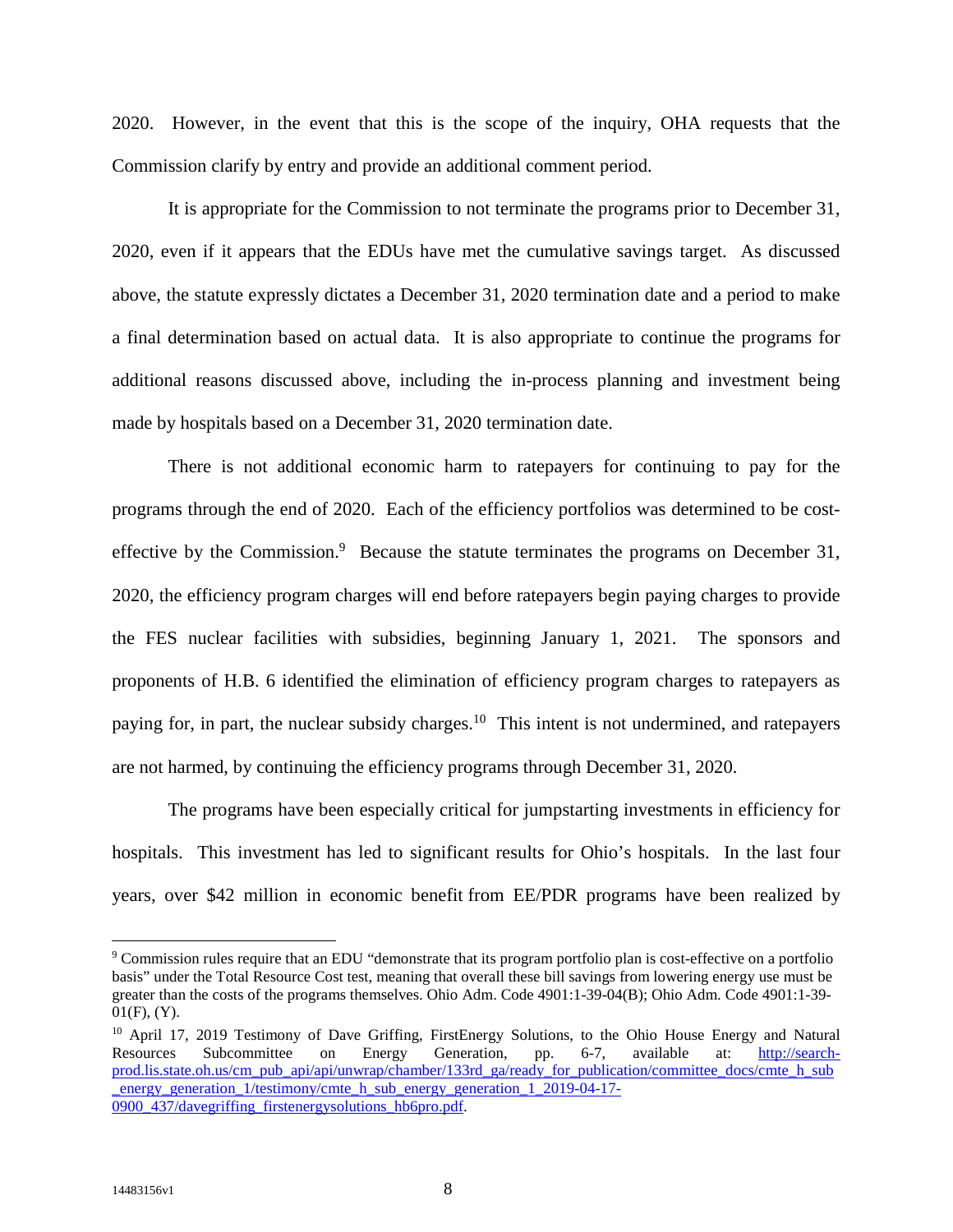participating OHA members. From 2016 until Q1 2019, hospitals in AEP Ohio territory have utilized rebates for over 215 projects that will result in a savings of over 31 GWh. Since the start of utility EE/PDR programs, Ohio has gone from 1 to 18 Energy Star Certified hospitals, with nearly all of the certified hospitals utilizing utility energy efficiency rebates.<sup>11</sup> The efficiency programs are particularly crucial to rural and critical access hospitals, as they provide an accelerated return on investment for hospitals with smaller budgets.<sup>12</sup> Participating hospitals in the state have reduced their overall consumption 46% above the national average.

These benefits to hospitals impact their surrounding communities. Energy cost savings operates to free up resources for additional investments in patient care. Hospitals that are able to utilize energy efficiency rebates are significantly more likely to improve their energy efficiency than hospitals in municipal utility or electric cooperative territories. Energy efficiency performance, measured through the ENERGY STAR benchmarking program, allows hospitals to track improvements in energy consumption. In 2018, only one of eight hospitals without utility energy efficiency programs received a score above the national average.

Hospitals with lower energy demand are more resilient during extreme weather events and natural disasters when onsite back-up generation must be relied upon in order to provide critical lifesaving services. Energy efficiency projects allow healthcare facilities to provide critical services for a longer period of time in the event of an outage caused by extreme weather. In May 2019, the Dayton region was impacted by over a dozen tornados, resulting in the loss of power at many healthcare facilities.<sup>13</sup> Hospitals without an alternate electrical feed, or those that

<sup>&</sup>lt;sup>11</sup> An Energy Star Certified Hospitals is in the top 25% nationally for energy performance.

<sup>&</sup>lt;sup>12</sup> 82% of Critical Access Rural Hospitals in the state participate in energy efficiency benchmarking, compared to 60% of hospitals overall.

<sup>13</sup> See, "13 Tornadoes Confirmed from Monday's Storms," Dayton Daily News (May 30, 2019), available at: https://www.daytondailynews.com/news/local/tornadoes-confirmed/P4FKSjO8QAsg4qo17vyYCO/; see also, "Dayton children's cancels elective hospitals after severe storm knocks out power," Becker's Hospital Review (May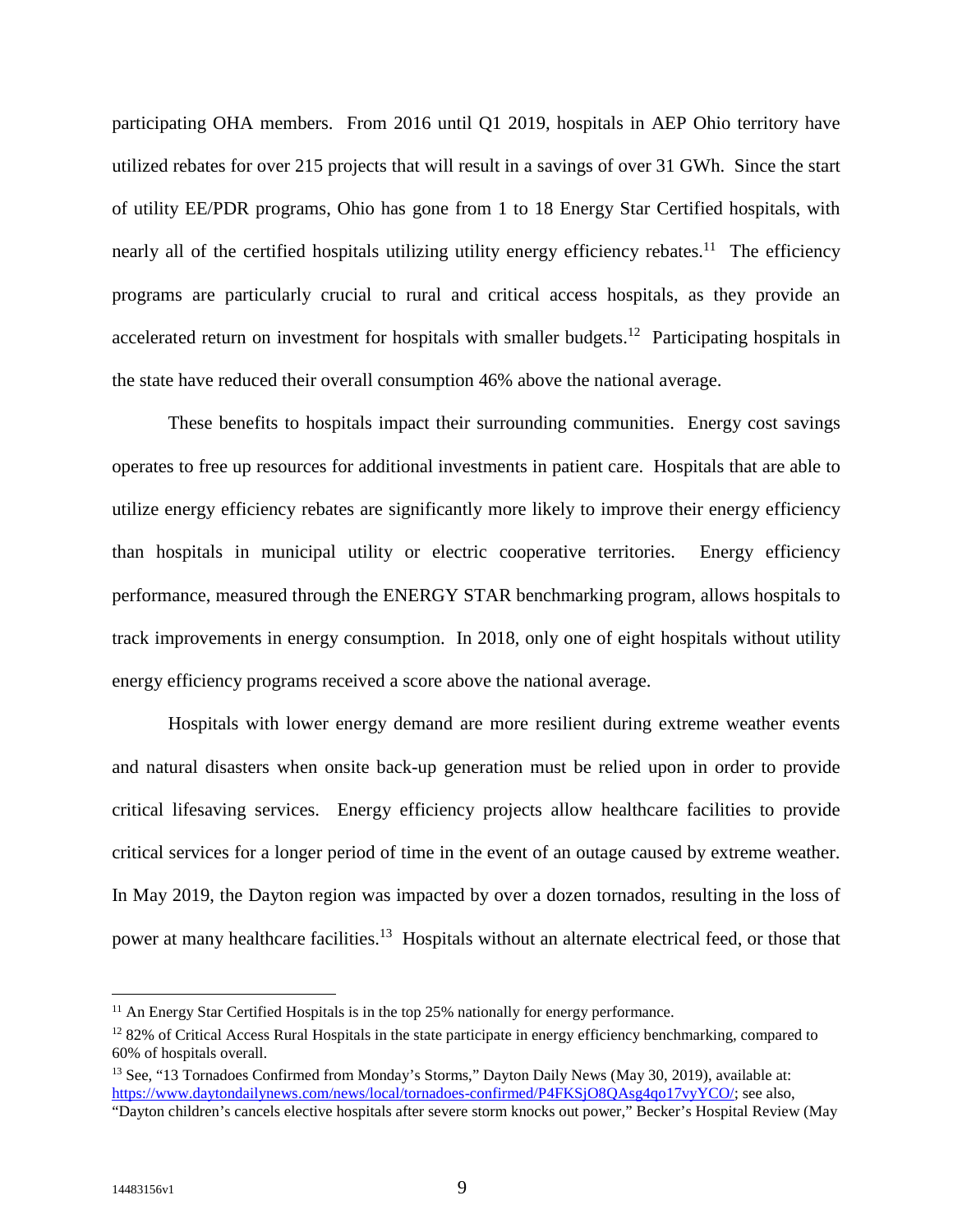had their backup electrical feed damaged, were required to run on backup generator power. Energy efficient facilities that took advantage of rebates were able to sustain backup power longer in the event of an extended blackout. It is more than appropriate for ratepayers to continue the benefits of these programs until the statutory termination date of December 31, 2020.

# **IV. CONCLUSION**

OHA respectfully requests that the Commission consider these Comments when making its decision.

> Respectfully submitted on behalf of THE OHIO HOSPITAL ASSOCIATION

**Red** 

Dylan F. Borchers Devin D. Parram BRICKER & ECKLER LLP 100 South Third Street Columbus, OH 43215-4291 Telephone: 227-4914; 227-8813 Facsimile: (614) 227-2300 E-mail: dborchers@bricker.com dparram@bricker.com

28, 2019), available at: https://www.beckershospitalreview.com/patient-flow/dayton-children-s-cancels-electivesurgeries-after-severe-storm-knocks-out-power.html.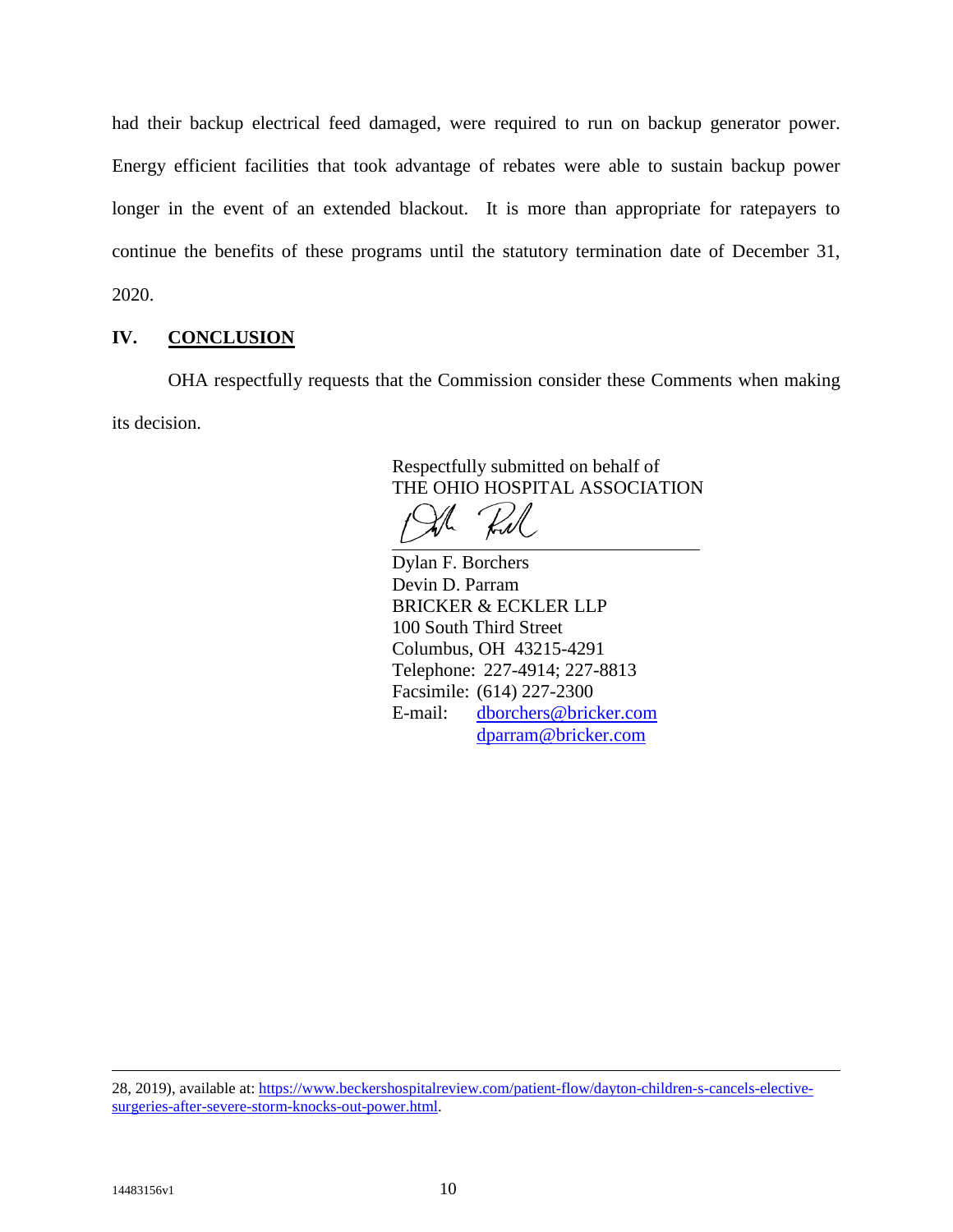# **CERTIFICATE OF SERVICE**

The undersigned hereby certifies that a copy of the foregoing was served upon the parties

of record listed below this 25<sup>th</sup> day of November 2019 *via* electronic service.

Oh Rul<br>Dylan F. Borchers

mkurtz@BKLlawfirm.com kboehm@BKLlawfirm.com jkylercohn@BKLlawfirm.com mpritchard@mcneeslaw.com bojko@carpenterlipps.com mjsettineri@vorys.com glpetrucci@vorys.com stnourse@aep.com paul@carpenterlipps.com dutton@carpenterlipps.com Michael.schuler@aes.com Bryce.mckenney@occ.ohio.gov William.michael@occ.ohio.gov scasto@firstenergycorp.com Rocco.D'Ascenzo@duke-energy.com Jeanne.Kingery@duke-energy.com Larisa.Vaysman@duke-energy.com